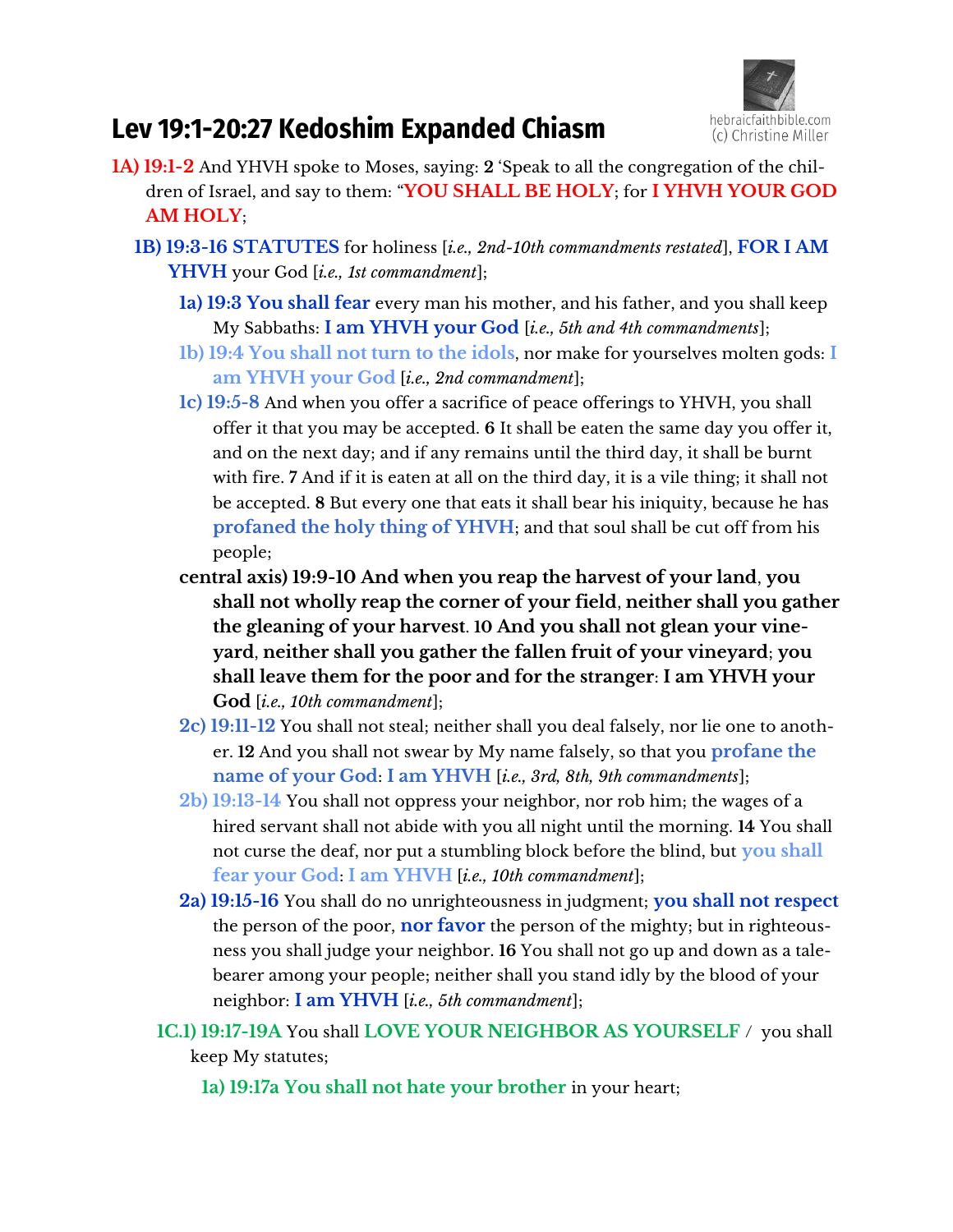**1b) 19:17b You shall** surely **rebuke your neighbor**;

**central axis) 19:17c And not bear sin because of him;**

- **2b) 19:18a You shall not take vengeance**, nor bear any grudge against the children of your people;
- **2a) 19:18b-19a** But **you shall love your neighbor** as yourself: I am YHVH. **19** You shall keep My statutes;
- **1C.2) 19:19b** You shall not let your cattle breed with a diverse kind; you shall not sow your field with two kinds of seed; neither shall there come on you a garment of linen and wool mingled together [*i.e.,* **PROHIBITION AGAINST MIX-TURES**];
- **1C.3) 19:20-22** And whoever lies carnally with a woman, that is a bondmaid, betrothed to a husband, and not at all redeemed, nor was freedom given her; it shall be investigated; they shall not be put to death, because she was not free. **21** And he shall bring his guilt offering to YHVH, to the door of the tent of meeting, even a ram for a guilt offering. **22** And the priest shall make atonement for him with the ram of the guilt offering before YHVH for his sin which he has sinned; and he shall be forgiven for his sin which he has sinned [*i.e.,* **UNLAWFUL RELA-TIONS***, but* **IT SHALL BE FORGIVEN HIM**]; {p}

#### **1D) 19:23-25 HONOR THE FRUIT OF NEW TREES**;

- **1a) 19:23** And when you shall come into the land, and shall have planted all manner of trees for food, then you shall count its fruit as forbidden; **three years** it shall be as forbidden to you; **it shall not be eaten**;
- **central axis) 19:24 And in the fourth year all its fruit shall be holy**, **for giving praise to YHVH**;
- **2a) 19:25** But **in the fifth year you may eat of its fruit**, that it may yield to you more richly its increase: I am YHVH your God;
- **1E.1) 19:26-28** You shall not eat with the blood; neither shall you practice divination nor soothsaying. **27** You shall not round the corners of your heads, neither shall you mar the corners of your beard. **28** You shall not make any cuttings in your flesh for the dead, nor tattoo any marks on you: I am YHVH [*i.e.,* **DO NOT REGARD PAGAN SUPERSTITIONS**];
- **1E.2) 19:29** Do not profane your daughter, to make her a cult harlot, lest the land fall into harlotry, and the land become full of lewdness [*i.e.,* **DO NOT DEFILE YOUR DAUGHTER OR THE LAND**];

## **CENTRAL AXIS) 19:30 YOU SHALL KEEP MY SABBATHS**, **AND REVERENCE MY SANCTUARY**: **I AM YHVH**;

**2E.1) 19:31A** Turn not to spirit mediums, nor to familiar spirits; do not seek them out [*i.e.,* **DO NOT REGARD OCCULT SPIRITS**];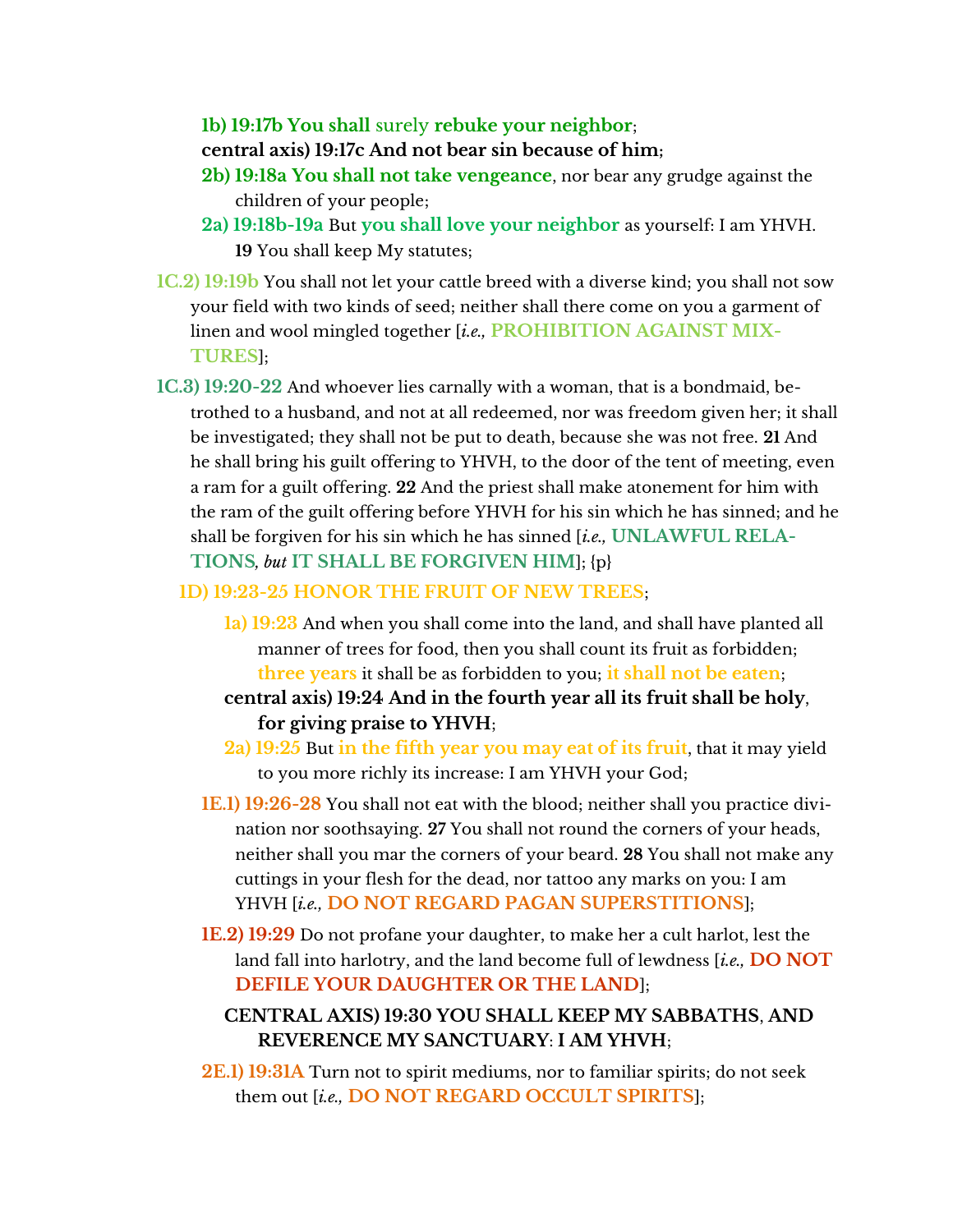**2E.2) 19:31B TO BE DEFILED BY THEM**: I am YHVH your God;

- **2D) 19:32** You shall rise up before the white head, and **HONOR THE FACE OF THE OLD MAN**, and you shall fear your God: I am YHVH; {s}
- **2C.1) 19:33-37** You shall **LOVE THE STRANGER AS YOURSELF** / You shall observe My statutes; {p}
	- **1a) 19:33-34a** And if a stranger sojourns with you in your land, you shall not do him wrong. **34** The stranger that sojourns with you shall be to you as the native born among you, and you shall **love him as yourself**; for **you were strangers in the land of Egypt**;
	- **1b) 19:34b I am YHVH your God**;
	- **central axis) 19:35-36a You shall do no unrighteousness in judgment**, **in length**, **in weight**, **or in measure**. **36 Just balances**, **just weights**, **a just ephah**, **and a just hin**, **you shall have**;
	- **2b) 19:36b I am YHVH your God**;
	- **2a) 19:36c-37** Who **brought you out of the land of Egypt**. **37** And you shall observe all My statutes, and all My ordinances, and do them: I am YHVH;"' {p}
- **2C.2) 20:1-6 PROHIBITION AGAINST MIXTURES: Defiling YHVH's worship** with Molech;
	- **1a.1) 20:1-2** And YHVH spoke to Moses, saying: **2** 'Moreover, you shall say to the children of Israel: "Whoever of the children of Israel, or of the strangers that sojourn in Israel, that **gives of his children to Molech**; **he shall surely be put to death**; the people of the land shall stone him with stones;
	- **1a.2) 20:3a** Also **I will set My face against that man**, and **will cut him off**
	- from among his people, because he has given of his children to Molech; **central axis) 20:3b To defile My sanctuary**, **and to profane My holy name**;
	- **2a.1) 20:4** And if the people of the land do at all hide their eyes from that man, when **he gives of his children to Molech**, and **does not put him to death**;
	- **2a.2) 20:5-6 I will set My face against that man**, and **will cut him off**; **1a) 20:5a** Then **I will set My face against that man**, and against his family, and **will cut him off**;
		- **1b) 20:5b** And all that **go astray after him**, to go astray after Molech; **central axis) 20:5c From among their people**;
		- **2b) 20:6a** And the soul that turns to the spirit mediums, and to the familiar spirits, to **go astray after them**;
		- **2a) 20:6b I will even set My face against that soul**, and **will cut him off** from among his people;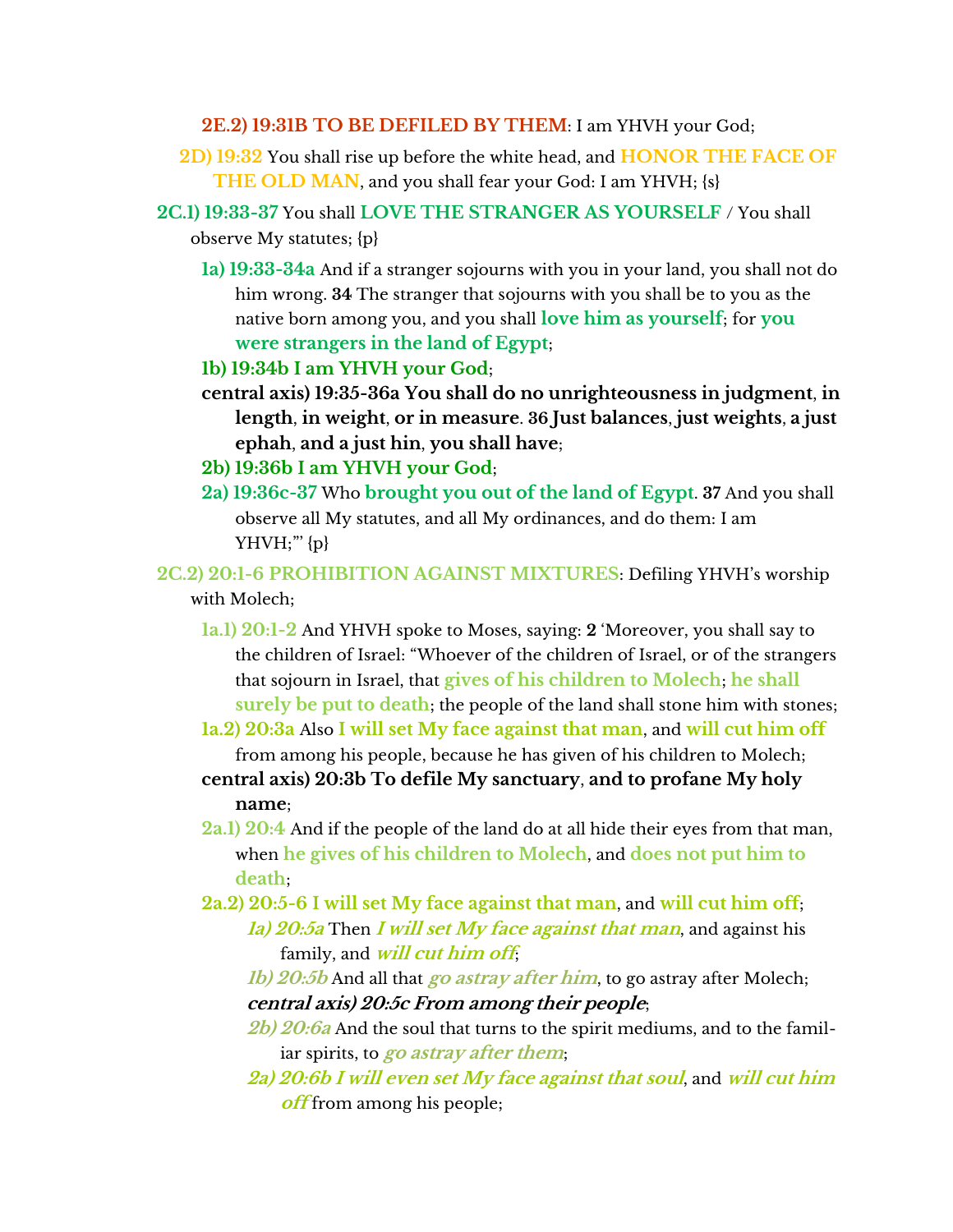## **2C.3) 20:7-24 FORBIDDEN RELATIONS**, and **THEY SHALL BEAR THEIR INIQUITY**;

- **1a) 20:7a** Sanctify yourselves therefore, and **be holy**;
- **1b) 20:7b** For **I am YHVH your God**;
- **1c) 20:8** And **keep My statutes**, **and do them**: I am YHVH who sanctifies you;
- **central axis) 20:9-21 Forbidden relations**, **and they shall bear their iniquity**;
	- **1a) 20:9-10** For whatever man there be that curses his father or his mother shall surely be put to death; he has cursed his father or his mother; his blood shall be upon him. **10** And **the man that commits adultery with another man's wife**, even he that commits adultery with his neighbor's wife, both the adulterer and the adulteress shall surely be put to death;
	- *1b) 20:11-12* And the man that lies with his father's wife—he has uncovered his father's nakedness—both of them shall surely be put to death; their blood shall be upon them. **12** And if a man lie with his daughterin-law, both of them shall surely be put to death; **they have wrought corruption**; their blood shall be upon them;
	- **1c) 20:13** And if a man lie with a man, as with a woman, both of them have committed abomination: **they shall surely be put to death**; **their blood shall be upon them**;
	- **1d) 20:14a** And if a man takes with his wife also her mother, **it is wickedness**;

### **central axis) 20:14b They shall be burnt with fire**, **both he and they**;

- **2d) 20:14c** That there be **no wickedness** among you;
- **2c) 20:15-16** And if a man lie with a beast, he shall surely be put to death; and you shall slay the beast. **16** And if a woman approaches any beast, to lie down with it, you shall kill the woman, and the beast: **they shall surely be put to death**; **their blood shall be upon them**;
- **2b) 20:17-19** A man that uncovers the nakedness of his sister, or his mother's sister or father's sister *works shame*;
	- **1**A) 20:17A And if a man shall take HIS SISTER, his father's daughter, or his mother's daughter, and SEE HER NAKEDNESS, and she see his nakedness: it is a shameful thing;
	- **1B) 20:17B** And **THEY SHALL BE CUT OFF** in the sight of the children of their people: he has uncovered his sister's nakedness; he shall bear his iniquity;